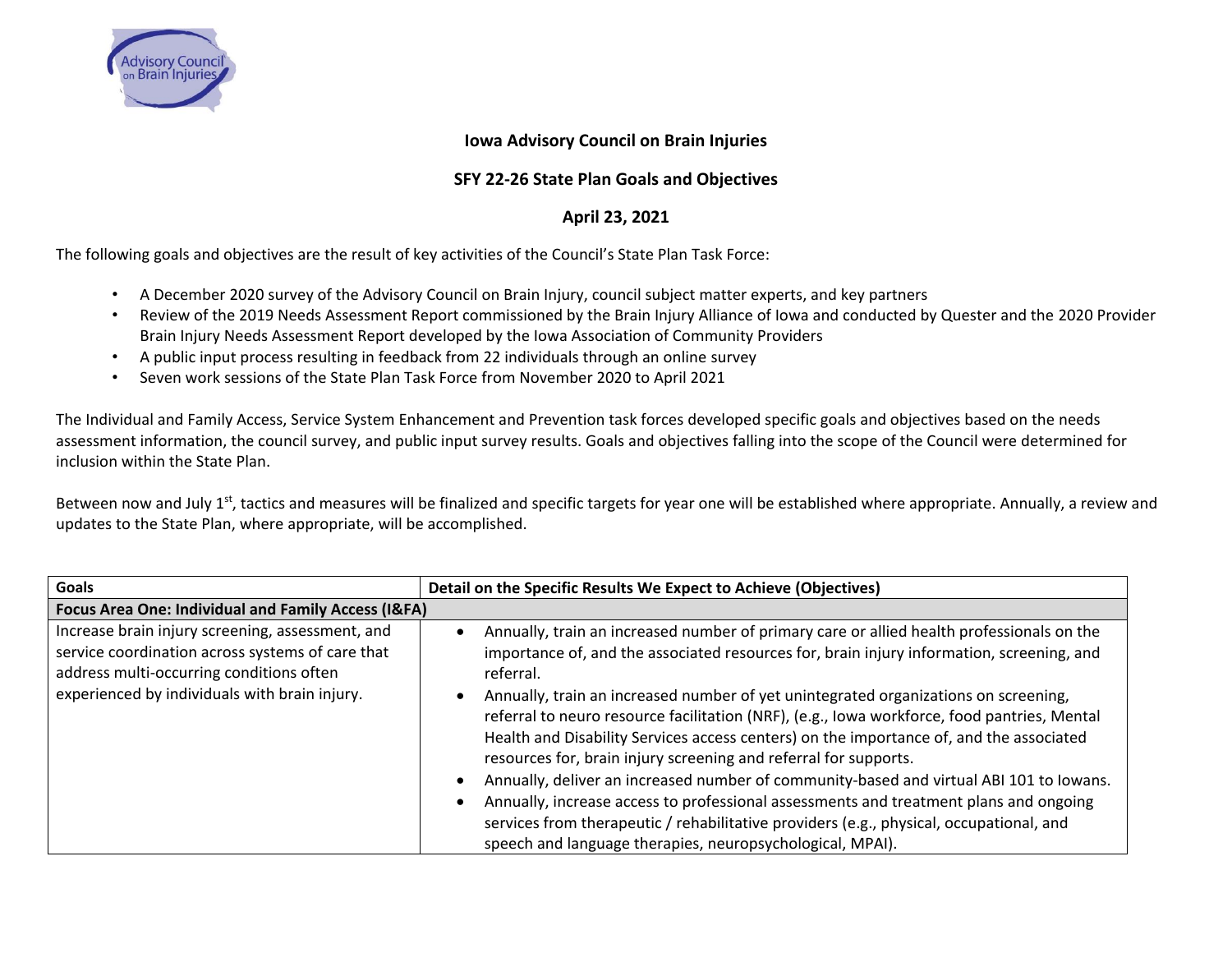| Improve timely access to the appropriate medical<br>and community-based services for people with<br>brain injury.<br>Increase utilization of Neuro-Resource Facilitation<br>(NRF) services in lowa among underserved<br>populations.<br>Focus Area Two -- Service System Enhancement | By year 2, review and prioritize strategies resulting from an evaluation of the current lowa<br>$\bullet$<br>service system to improve service access for Home and Community-Based Services (HCBS),<br>Neuro Resource Facilitation (NRF), technology solutions including assistive technology,<br>vocational rehabilitation and other long-term services and supports (LTSS).<br>By year 1, identify specific targets and associated anchor data for underserved populations<br>$\bullet$<br>for focused outreach and service engagement.<br>By year 4, increase service utilization by identified underserved populations.<br>٠<br>By year 4, evaluate effectiveness, efficiency, and accessibility of Iowa's current NRF<br>program and report to the Advisory Council. |
|--------------------------------------------------------------------------------------------------------------------------------------------------------------------------------------------------------------------------------------------------------------------------------------|---------------------------------------------------------------------------------------------------------------------------------------------------------------------------------------------------------------------------------------------------------------------------------------------------------------------------------------------------------------------------------------------------------------------------------------------------------------------------------------------------------------------------------------------------------------------------------------------------------------------------------------------------------------------------------------------------------------------------------------------------------------------------|
| Develop a well-trained and culturally competent                                                                                                                                                                                                                                      | By year 2, update online brain injury training modules for brain injury providers and direct<br>$\bullet$                                                                                                                                                                                                                                                                                                                                                                                                                                                                                                                                                                                                                                                                 |
| workforce of providers that serve and support                                                                                                                                                                                                                                        | service professionals for use with all new hires and, electively, existing staff.                                                                                                                                                                                                                                                                                                                                                                                                                                                                                                                                                                                                                                                                                         |
| individuals with brain injury.                                                                                                                                                                                                                                                       | By year 3, create additional brain injury training modules for case managers, care<br>$\bullet$                                                                                                                                                                                                                                                                                                                                                                                                                                                                                                                                                                                                                                                                           |
|                                                                                                                                                                                                                                                                                      | coordinators, utilization managers and LTSS planners for use by the Medicaid managed                                                                                                                                                                                                                                                                                                                                                                                                                                                                                                                                                                                                                                                                                      |
|                                                                                                                                                                                                                                                                                      | care organizations and other case management service providers in person centered<br>planning.                                                                                                                                                                                                                                                                                                                                                                                                                                                                                                                                                                                                                                                                            |
| Develop service recommendations to meet the                                                                                                                                                                                                                                          | By year 2, complete an evaluation of the brain injury service system including gaps in care<br>$\bullet$                                                                                                                                                                                                                                                                                                                                                                                                                                                                                                                                                                                                                                                                  |
| needs of Iowans with brain injury.                                                                                                                                                                                                                                                   | and barriers to services in lowa.                                                                                                                                                                                                                                                                                                                                                                                                                                                                                                                                                                                                                                                                                                                                         |
|                                                                                                                                                                                                                                                                                      | By year 3, finalize report inclusive of findings and recommendations resulting from the<br>٠                                                                                                                                                                                                                                                                                                                                                                                                                                                                                                                                                                                                                                                                              |
|                                                                                                                                                                                                                                                                                      | brain injury service system evaluation.                                                                                                                                                                                                                                                                                                                                                                                                                                                                                                                                                                                                                                                                                                                                   |
|                                                                                                                                                                                                                                                                                      | For the duration of the State Plan, prioritize actionable recommendations from the service<br>system evaluation report to address service gaps and barriers.                                                                                                                                                                                                                                                                                                                                                                                                                                                                                                                                                                                                              |
| <b>Focus Area Three -- Prevention</b>                                                                                                                                                                                                                                                |                                                                                                                                                                                                                                                                                                                                                                                                                                                                                                                                                                                                                                                                                                                                                                           |
| Reduce preventable acquired brain injury through                                                                                                                                                                                                                                     | By year 1, engage with the lowa Department of Public Health (IDPH) Injury and Violence                                                                                                                                                                                                                                                                                                                                                                                                                                                                                                                                                                                                                                                                                    |
| implementation of sustainable, structural changes                                                                                                                                                                                                                                    | Prevention (IVP) Advisory Committee to recognize opportunities for prevention-focused                                                                                                                                                                                                                                                                                                                                                                                                                                                                                                                                                                                                                                                                                     |
| in Iowa.                                                                                                                                                                                                                                                                             | collaboration and identify at least three IVP groups that align with the prevention priorities<br>of the State Plan.                                                                                                                                                                                                                                                                                                                                                                                                                                                                                                                                                                                                                                                      |
|                                                                                                                                                                                                                                                                                      | By year 2, develop at least one plan or initiative related to prevention of acquired brain                                                                                                                                                                                                                                                                                                                                                                                                                                                                                                                                                                                                                                                                                |
|                                                                                                                                                                                                                                                                                      | injury (ABI) in collaboration with other IVP groups.                                                                                                                                                                                                                                                                                                                                                                                                                                                                                                                                                                                                                                                                                                                      |
|                                                                                                                                                                                                                                                                                      | By year 2, assess the data reporting system for brain injury statistics.                                                                                                                                                                                                                                                                                                                                                                                                                                                                                                                                                                                                                                                                                                  |
|                                                                                                                                                                                                                                                                                      | By year 3, implement at least one shared strategy demonstrating measurable outcomes for<br>prevention of ABI.                                                                                                                                                                                                                                                                                                                                                                                                                                                                                                                                                                                                                                                             |
| Increase utilization of best practices for concussion                                                                                                                                                                                                                                | Annually, develop a data report on concussion and other traumatic brain injuries (TBIs).                                                                                                                                                                                                                                                                                                                                                                                                                                                                                                                                                                                                                                                                                  |
| prevention and management.                                                                                                                                                                                                                                                           | Annually, develop recommendations for concussion surveillance in lowa.<br>$\bullet$                                                                                                                                                                                                                                                                                                                                                                                                                                                                                                                                                                                                                                                                                       |
|                                                                                                                                                                                                                                                                                      | Annually, implement local and statewide training on screening, identification, and referral<br>٠                                                                                                                                                                                                                                                                                                                                                                                                                                                                                                                                                                                                                                                                          |
|                                                                                                                                                                                                                                                                                      | to reduce long term consequences of brain injury.                                                                                                                                                                                                                                                                                                                                                                                                                                                                                                                                                                                                                                                                                                                         |
|                                                                                                                                                                                                                                                                                      | Annually, expand utilization of Teacher Acute Concussion Tool by school personnel by 25%.<br>٠                                                                                                                                                                                                                                                                                                                                                                                                                                                                                                                                                                                                                                                                            |
|                                                                                                                                                                                                                                                                                      | Annually, expand athletic trainer reporting for youth sports concussions by 10%.                                                                                                                                                                                                                                                                                                                                                                                                                                                                                                                                                                                                                                                                                          |